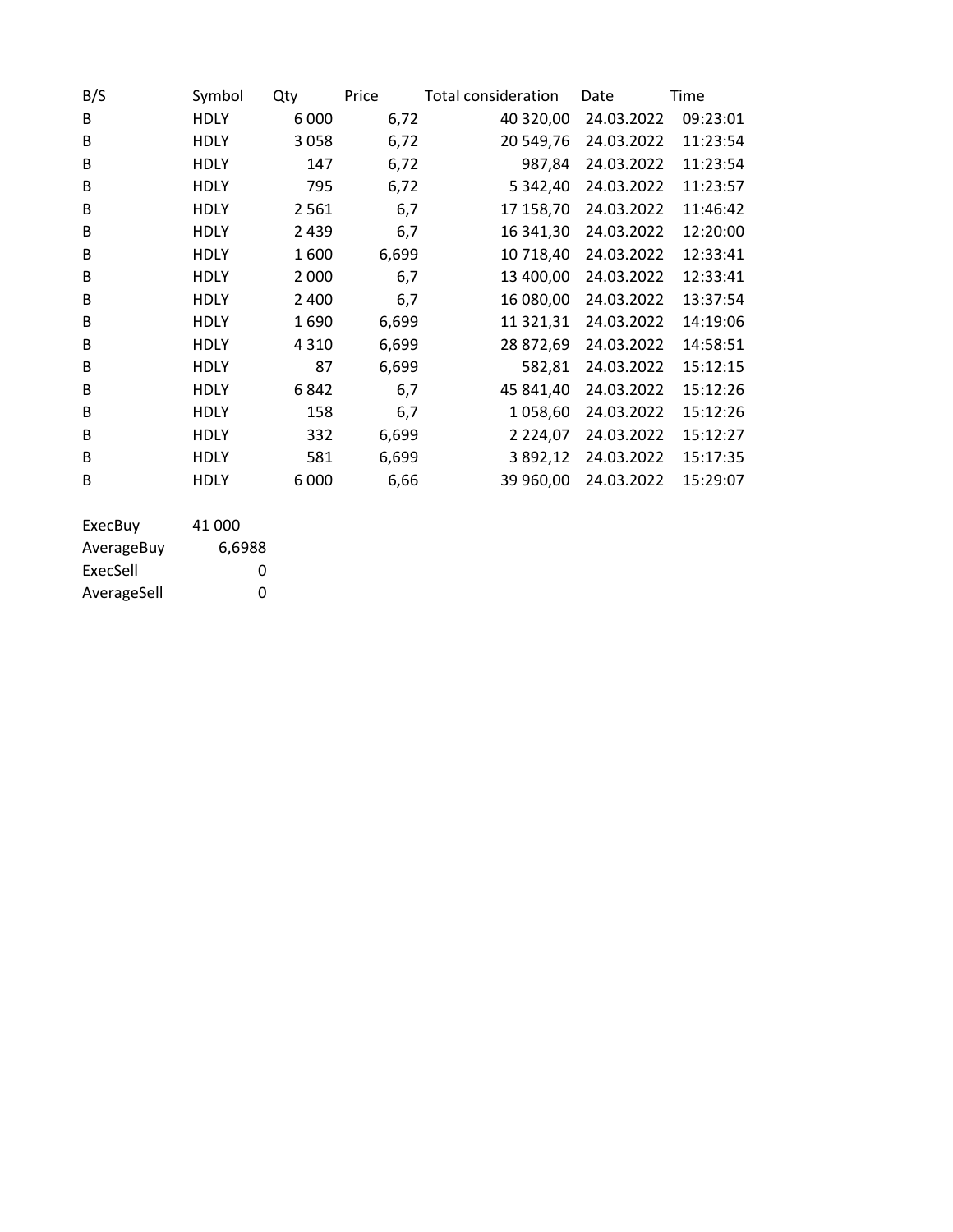| B/S | Symbol      | Qty     | Price | <b>Total consideration</b> | Date       | Time     |
|-----|-------------|---------|-------|----------------------------|------------|----------|
| B   | <b>HDLY</b> | 5 3 5 8 | 6,601 | 35 368,16                  | 25.03.2022 | 09:06:04 |
| B   | <b>HDLY</b> | 6642    | 6,601 | 43 843,84                  | 25.03.2022 | 09:06:04 |
| B   | <b>HDLY</b> | 1400    | 6,6   | 9 240.00                   | 25.03.2022 | 10:33:06 |
| B   | <b>HDLY</b> | 3600    | 6,6   | 23 760,00                  | 25.03.2022 | 10:33:06 |
| B.  | <b>HDLY</b> | 1400    | 6,6   | 9 240,00                   | 25.03.2022 | 11:15:13 |
| B   | <b>HDLY</b> | 6 000   | 6,601 | 39 606.00                  | 25.03.2022 | 13:04:58 |
| B   | <b>HDLY</b> | 1600    | 6,6   | 10 560.00                  | 25.03.2022 | 13:04:58 |
| B   | <b>HDLY</b> | 3 0 0 0 | 6,5   | 19 500,00                  | 25.03.2022 | 13:16:54 |
| B   | <b>HDLY</b> | 4 2 6 5 | 6,658 | 28 396,37                  | 25.03.2022 | 15:31:43 |
| B   | <b>HDLY</b> | 735     | 6,658 | 4 893.63                   | 25.03.2022 | 15:31:43 |
| B   | <b>HDLY</b> | 6 0 0 0 | 6,588 | 39 528,00                  | 25.03.2022 | 16:12:08 |
|     |             |         |       |                            |            |          |

| ExecBuy     | 40 000 |
|-------------|--------|
| AverageBuy  | 6,5984 |
| ExecSell    | O      |
| AverageSell | O      |